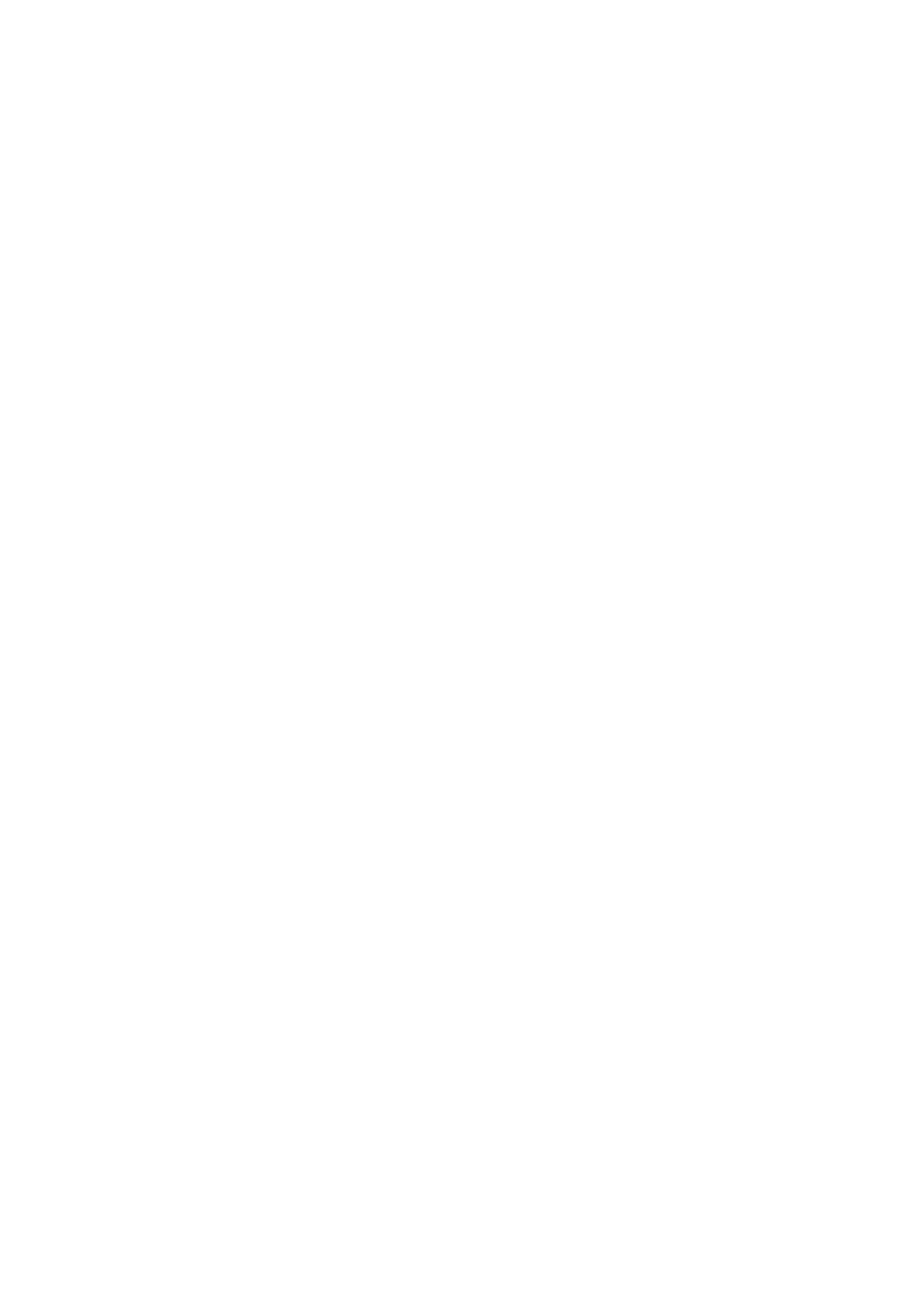**actIon:** *Place 8 counters of the same colour on the table.*

**SAY:** How many counters are there?

| <b>Stage</b> | <b>Strategy observed</b>              |
|--------------|---------------------------------------|
|              | <b>Student cannot count 8 objects</b> |
|              | <b>Correctly counts the 8 objects</b> |

**decISIon:** If "1" is circled in **Task 1**, CONTINUE the interview.

If "0" is circled, rate the student at Stage 0 and STOP the interview.

### **taSk 2**

| SAY: | Please hold out your hands for me.            |                | <b>ACTION:</b> Place 3 counters in the student's hand.                   |
|------|-----------------------------------------------|----------------|--------------------------------------------------------------------------|
| SAY: | Here are 3 counters.                          |                | <b>ACTION:</b> Place 6 counters in their other hand.                     |
|      | <b>SAY:</b> Here are another 6 counters.      | <b>ACTION:</b> | Close the student's hands to encourage<br><i>imaging.</i>                |
| SAY: | How many counters have you got<br>altogether? | <b>ACTION:</b> | Allow the student to open their hands if<br>they find imaging difficult. |

| <b>Stage</b>   | <b>Strategy observed</b>                                                                                                      |
|----------------|-------------------------------------------------------------------------------------------------------------------------------|
|                | Cannot solve the addition problem (Stage 1)                                                                                   |
| $2 - 3$        | Physically counts all the objects from 1 on materials (Stage 2)<br>Correctly counts all the items from 1 by imaging (Stage 3) |
| 4<br>or higher | <b>Counts on e.g., 4, 5, 6, 7, 8, 9 or 7, 8, 9</b><br>Knows $3+6$                                                             |

| <b>DECISION:</b> If either "2-3" or "4" are circled in Task 2, CONTINUE the interview. |
|----------------------------------------------------------------------------------------|
| If "1" is circled, STOP the interview. If in any doubt, CONTINUE the interview.        |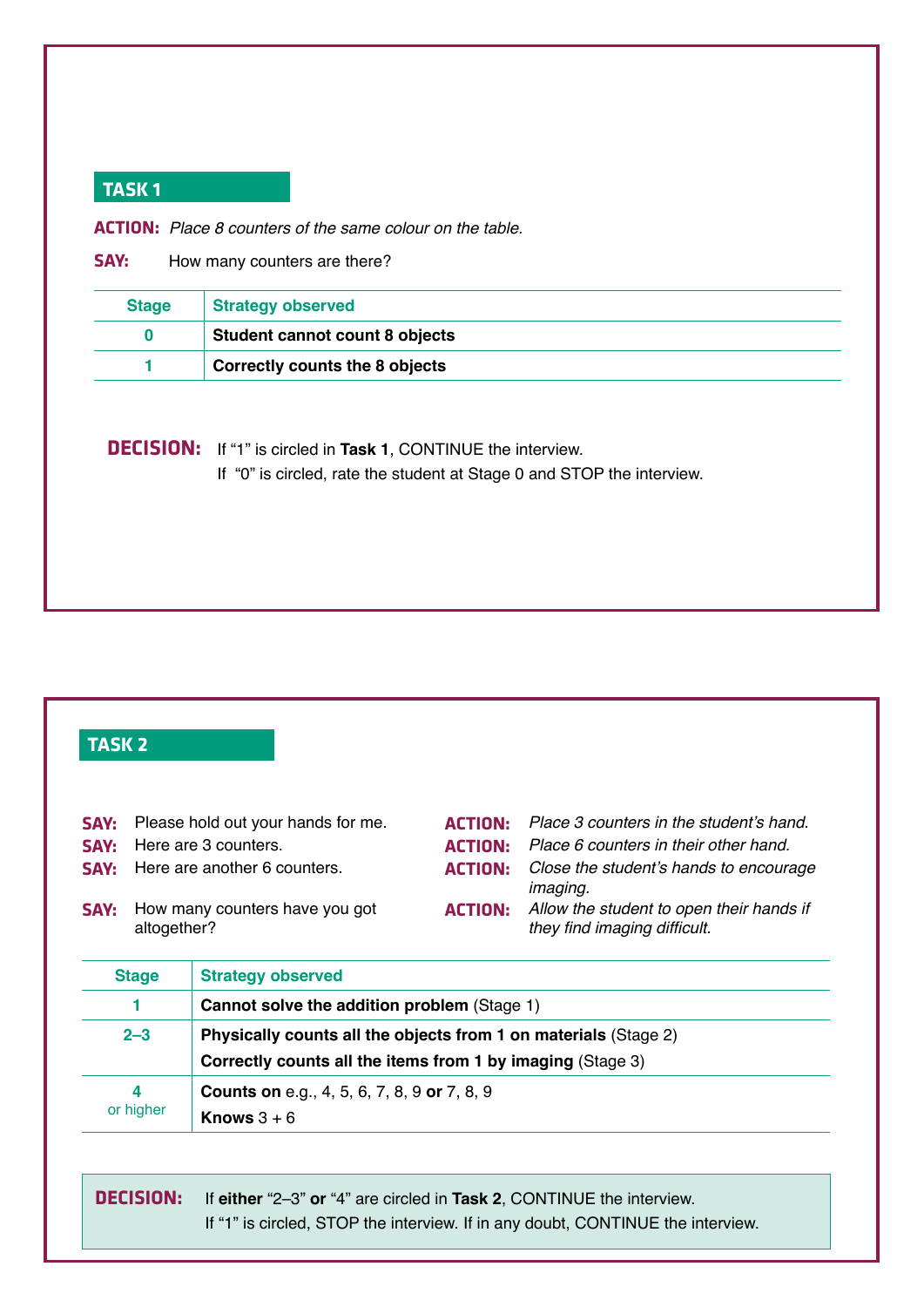# **3 + 6 =**

**INTERVIEW 1 TASK 3** 

## **9 + 7 =**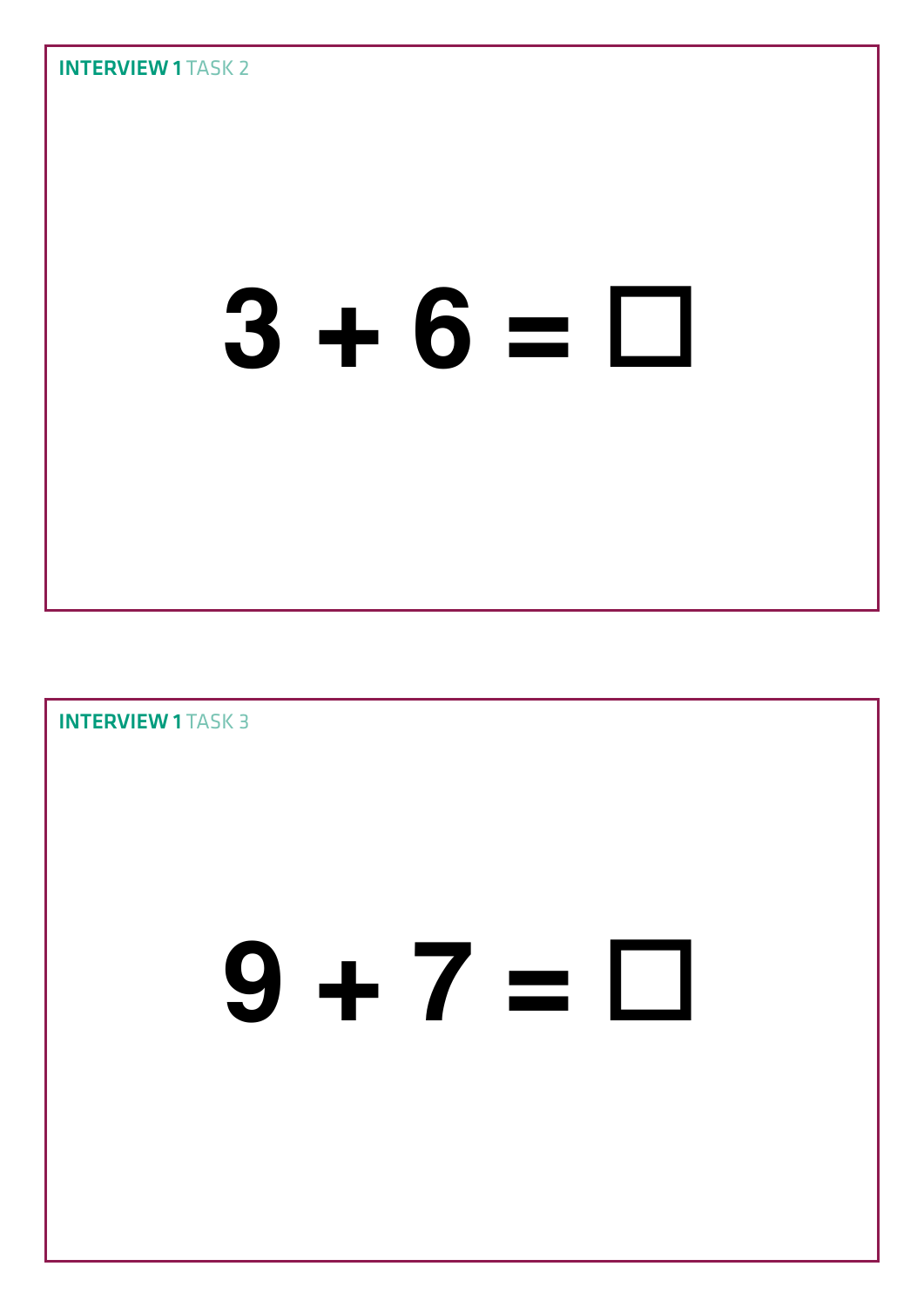**actIon:** *Place 9 counters under a card then place 7 under another card.*

$$
9+7=\square
$$

INTERVIEW 1 TASK:

**SAY:** Here are 9 counters, and here are 7 counters. How many counters are there altogether?

| <b>Cannot solve the problem</b> (After removing the cards–Stage 1)                                                                                                                                                                                                         |  |
|----------------------------------------------------------------------------------------------------------------------------------------------------------------------------------------------------------------------------------------------------------------------------|--|
| <b>Counts all objects from 1 on materials (Stage 2) e.g., 1, 2, 3, , 16</b>                                                                                                                                                                                                |  |
| <b>Counts all objects from 1 by imaging (Stage 3) e.g., 1, 2, 3, , 16</b>                                                                                                                                                                                                  |  |
| <b>Counts on</b> (Stage 4) <b>e.g.,</b> 10, 11, 12, , 15, 16 or 8, 9, 10, , 15, 16                                                                                                                                                                                         |  |
| Uses a part-whole strategy e.g.,<br>Early 5<br>or higher<br>- Making to ten e.g., $9 + 1 = 10$ ; $10 + 6 = 16$<br>- Doubling with compensation e.g.,<br>$7 + 7 = 14$ ; $14 + 2 = 16$ or $8 + 8 = 16$ or $9 + 9 = 18$ ; $18 - 2 = 16$<br>- Addition fact e.g., $9 + 7 = 16$ |  |
|                                                                                                                                                                                                                                                                            |  |

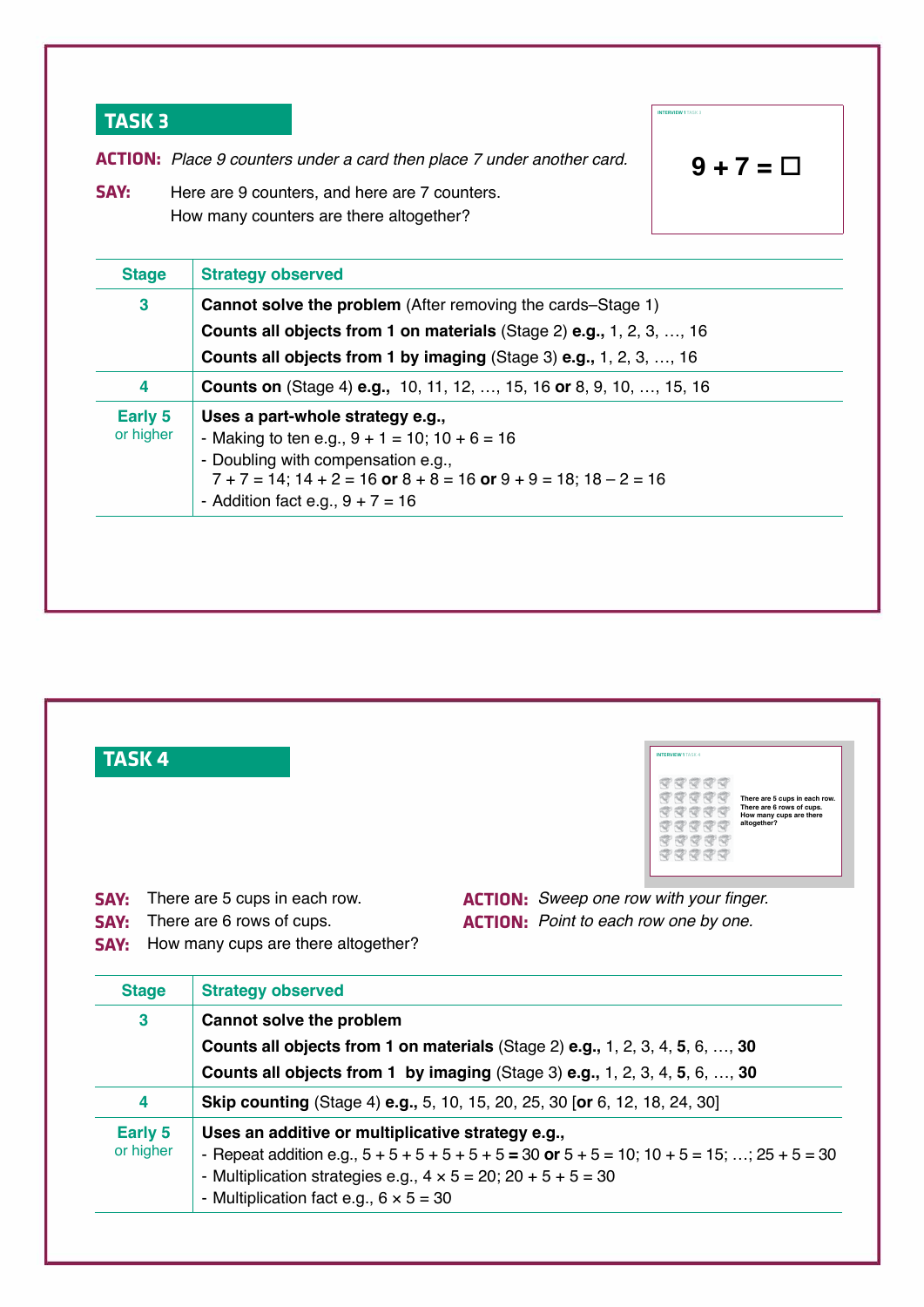

**There are 5 cups in each row. There are 6 rows of cups. How many cups are there altogether?**

#### Interview 1 Task 5

**You have 20 jellybeans. Each quarter of the cake should have the same number of jellybeans on it.**



**How many jellybeans go on each quarter of the cake?**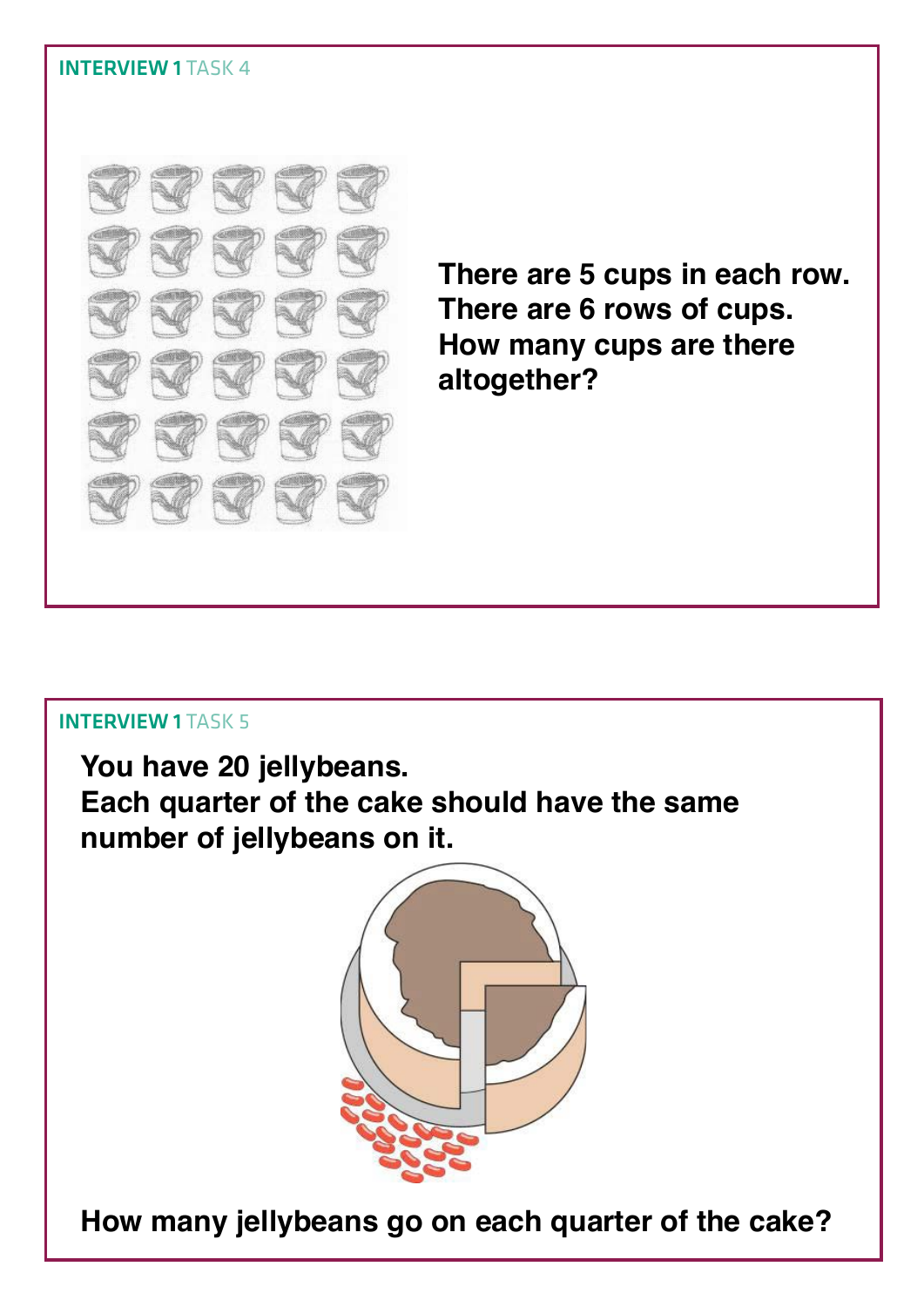| <b>TASK 5</b>                                                                                                  |                                                                                                                                                                                                                                                                                                                                                                     | <b>INTERVIEW 1 TASK 5</b><br>You have 20 jellybeans.<br>Each quarter of the cake should have the same<br>number of jellybeans on it. |
|----------------------------------------------------------------------------------------------------------------|---------------------------------------------------------------------------------------------------------------------------------------------------------------------------------------------------------------------------------------------------------------------------------------------------------------------------------------------------------------------|--------------------------------------------------------------------------------------------------------------------------------------|
| SAY:                                                                                                           | <b>ACTION:</b> Provide 20 counters (jellybeans).<br>Allow the student access to these counters if necessary.<br>You have 20 jellybeans.<br>Each quarter of the cake should have the same number of<br>jellybeans on it.<br>How many jellybeans go on each quarter of the cake?<br>Note: Say "fourth" instead of "quarter" if this is more familiar to your student. | How many jellybeans go on each quarter of the cake?                                                                                  |
| <b>Stage</b>                                                                                                   | <b>Strategy observed</b>                                                                                                                                                                                                                                                                                                                                            |                                                                                                                                      |
| $2 - 4$<br>Cannot solve the problem<br><b>Equally shares the beans, on materials or by imaging (Stage 2–4)</b> |                                                                                                                                                                                                                                                                                                                                                                     |                                                                                                                                      |
| <b>Early 5</b><br>or higher                                                                                    | Uses an additive or multiplicative strategy e.g.,<br>- Additive partitioning e.g., $10 + 10 = 20$ ; $(5 + 5) + (5 + 5) = 20$<br>- Multiplication strategy e.g., $5 \times 2 = 10$ ; $10 \times 2 = 20$<br>- Multiplication or division fact e.g., $5 \times 4 = 20$ or $20 \div 4 = 5$                                                                              |                                                                                                                                      |
| DECISION:                                                                                                      | If any "E5" are circled in Tasks 3, 4 or 5, or if the "4s" are circled in both Task 3 and<br><b>Task 4, CONTINUE the interview.</b><br>Otherwise STOP the interview. If in any doubt, CONTINUE the interview.                                                                                                                                                       |                                                                                                                                      |

| <b>TASK 6</b><br>SAY: | Tamati had 57 model dinosaurs.<br>He gives 25 to his cousin Alice.<br>How many does he have left?                                  | Tamati had 57 model dinosaurs.<br>He gives 25 to his cousin Alice.<br>How many does he have left? |
|-----------------------|------------------------------------------------------------------------------------------------------------------------------------|---------------------------------------------------------------------------------------------------|
| <b>Stage</b>          | <b>Strategy observed</b>                                                                                                           |                                                                                                   |
| Early 5               | Cannot solve the problem or Uses an earlier numeracy stage                                                                         |                                                                                                   |
|                       | <b>Counting on or Counting back (Stage 4) e.g., 26, 27, , 57 or 56, 55, , 25</b>                                                   |                                                                                                   |
|                       | <b>Skip counting in tens and ones (Stage 4) e.g., [57] 47, 37, 36, 35, 34, 33, 32</b>                                              |                                                                                                   |
|                       | Repeat addition in tens and ones (Stage E5) e.g.,                                                                                  |                                                                                                   |
|                       | $57 - 10 = 47$ ; $47 - 10 = 37$ ; $37 - 5 = 32$ or                                                                                 |                                                                                                   |
|                       | $25 + 10 = 35$ ; $35 + 10 = 45$ ; $45 + 10 = 55$ ; $55 + 2 = 57$ ; $30 + 2 = 32$                                                   |                                                                                                   |
|                       | Mix of counting and part-whole strategies (Stage E5) e.g.,<br>$25 + 5 = 30$ ; $30 + 10 = 40$ ; $40 + 10 = 50$ ; $51, 52, , 56, 57$ |                                                                                                   |
| 5                     | Uses a part-whole strategy e.g.,                                                                                                   |                                                                                                   |
| or higher             | - Doubling e.g., $25 + 25 = 50$ ; $50 + 7 = 57$ ; $25 + 7 = 32$                                                                    |                                                                                                   |
|                       | - Place value partitioning e.g., $(50 - 20) + (7 - 5) = 32$                                                                        |                                                                                                   |
|                       | - Subtracting in parts e.g., $57 - 20 = 37$ ; $37 - 5 = 32$                                                                        |                                                                                                   |
|                       | - Making to ten e.g., $57 - 7 = 50$ ; $50 - 20 = 30$ ; $30 + 2 = 32$                                                               |                                                                                                   |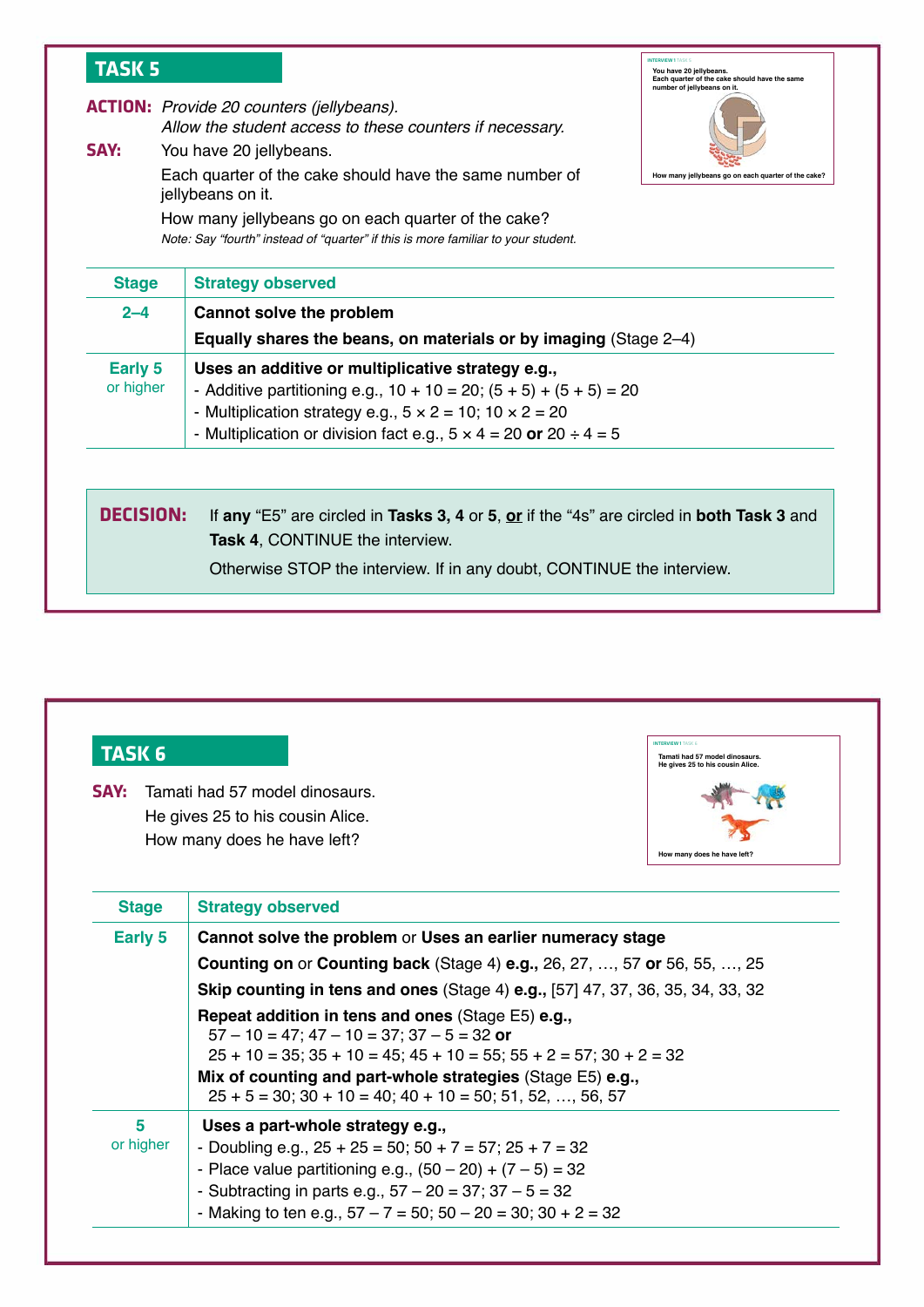**Tamati had 57 model dinosaurs. He gives 25 to his cousin Alice.**



**How many does he have left?**

#### Interview 1 Task 7

## **Malcolm has 24 pegs. He uses 2 pegs to hang out each piece of clothing.**



**How many pieces of clothing can he hang out?**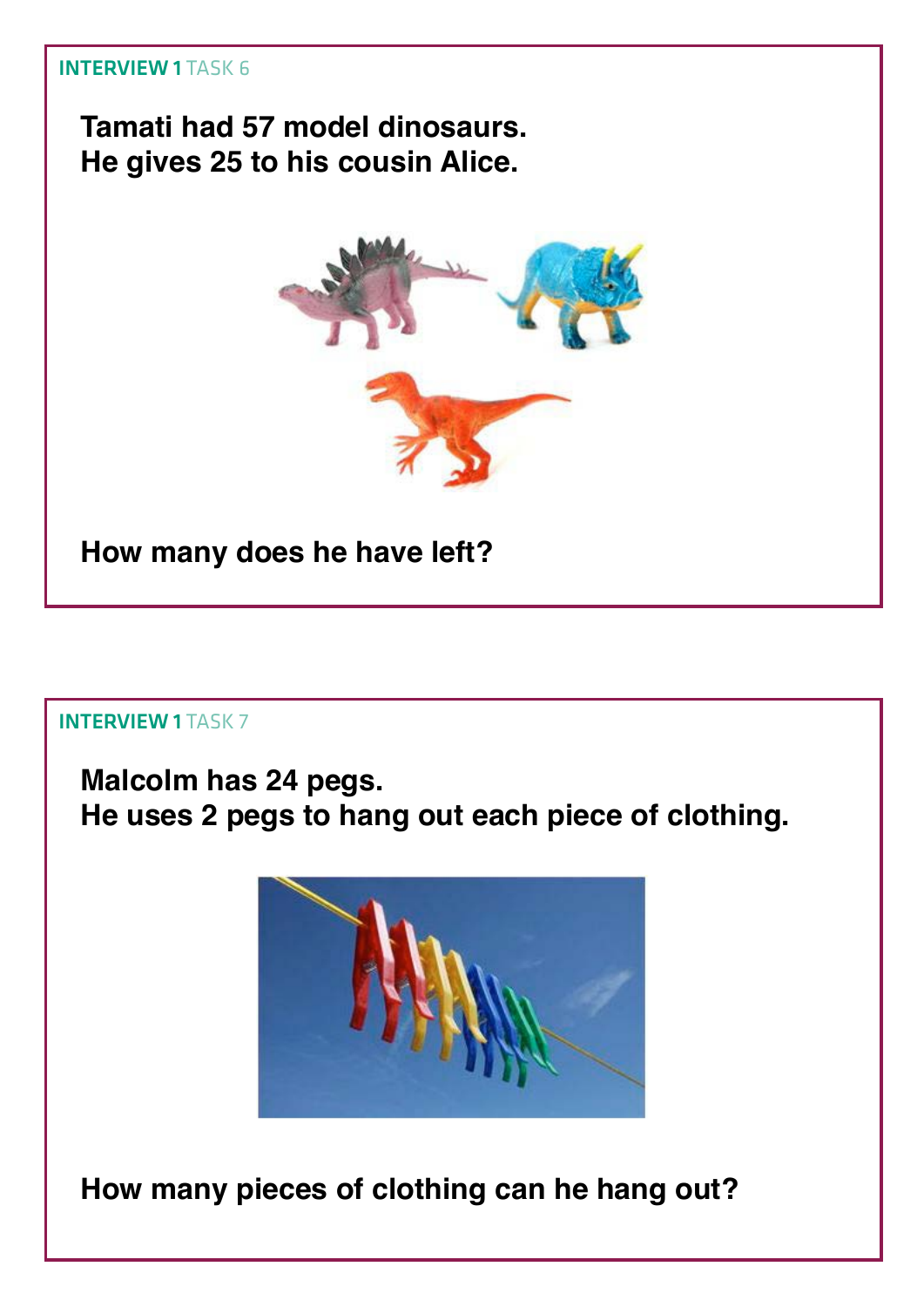

**Say:** Malcolm has 24 pegs. He uses 2 pegs to hang out each piece of clothing. How many pieces of clothing can he hang out?

| Early 5        | Cannot solve the problem or Uses an earlier numeracy stage                                     |
|----------------|------------------------------------------------------------------------------------------------|
|                | <b>Skip counting</b> (Stage 4) <b>e.g.,</b> 2, 4, 6, , 24                                      |
|                | <b>Repeated addition</b> (Stage E5) <b>e.g.,</b> $2 + 2 + 2 +  + 2 = 24$                       |
| 5<br>or higher | Uses an additive or multiplicative strategy e.g.,                                              |
|                | - Doubling additively e.g., $2 + 2 = 4$ ; $4 + 4 = 8$ ; $8 + 8 + 8 = 24$ ; $4 + 4 + 4 = 12$    |
|                | - Derive from multiplication facts e.g., $10 \times 2 = 20$ ; $2 \times 2 = 4$ ; $10 + 2 = 12$ |
|                | - Multiplication or division facts e.g., $12 \times 2 = 24$ or $24 \div 2 = 12$                |

| SAY:           | Alex and his friends ate 12 slices of pizza.<br>Each slice was one-quarter of a pizza.<br>How many pizzas did they eat?<br>Note: Say "fourth" instead of "quarter" if this is more familiar to your student.                                                                        | How many pizzas did they eat? |
|----------------|-------------------------------------------------------------------------------------------------------------------------------------------------------------------------------------------------------------------------------------------------------------------------------------|-------------------------------|
| <b>Stage</b>   | <b>Strategy observed</b>                                                                                                                                                                                                                                                            |                               |
| <b>Early 5</b> | Cannot solve the problem or Uses an earlier numeracy stage                                                                                                                                                                                                                          |                               |
|                | Counting strategy (Stage E5) e.g.,<br>$\frac{1}{4}$ , $\frac{2}{4}$ , $\frac{3}{4}$ , $\frac{4}{4}$ (one whole), $\frac{5}{4}$ , , $\frac{11}{4}$ , $\frac{12}{4}$ (three wholes)                                                                                                   |                               |
| 5<br>or higher | Uses a proportional approach e.g.,<br>- Addition strategies e.g., 4 pieces is 1 pizza; $4 + 4 + 4 = 12$ so the answer is 3<br>- Rate strategies e.g., 4 quarters is 1 pizza, 8 quarters is 2, 12 quarters is 3<br>- Multiplication facts e.g., $4 \times 3 = 12$ or $12 \div 4 = 3$ |                               |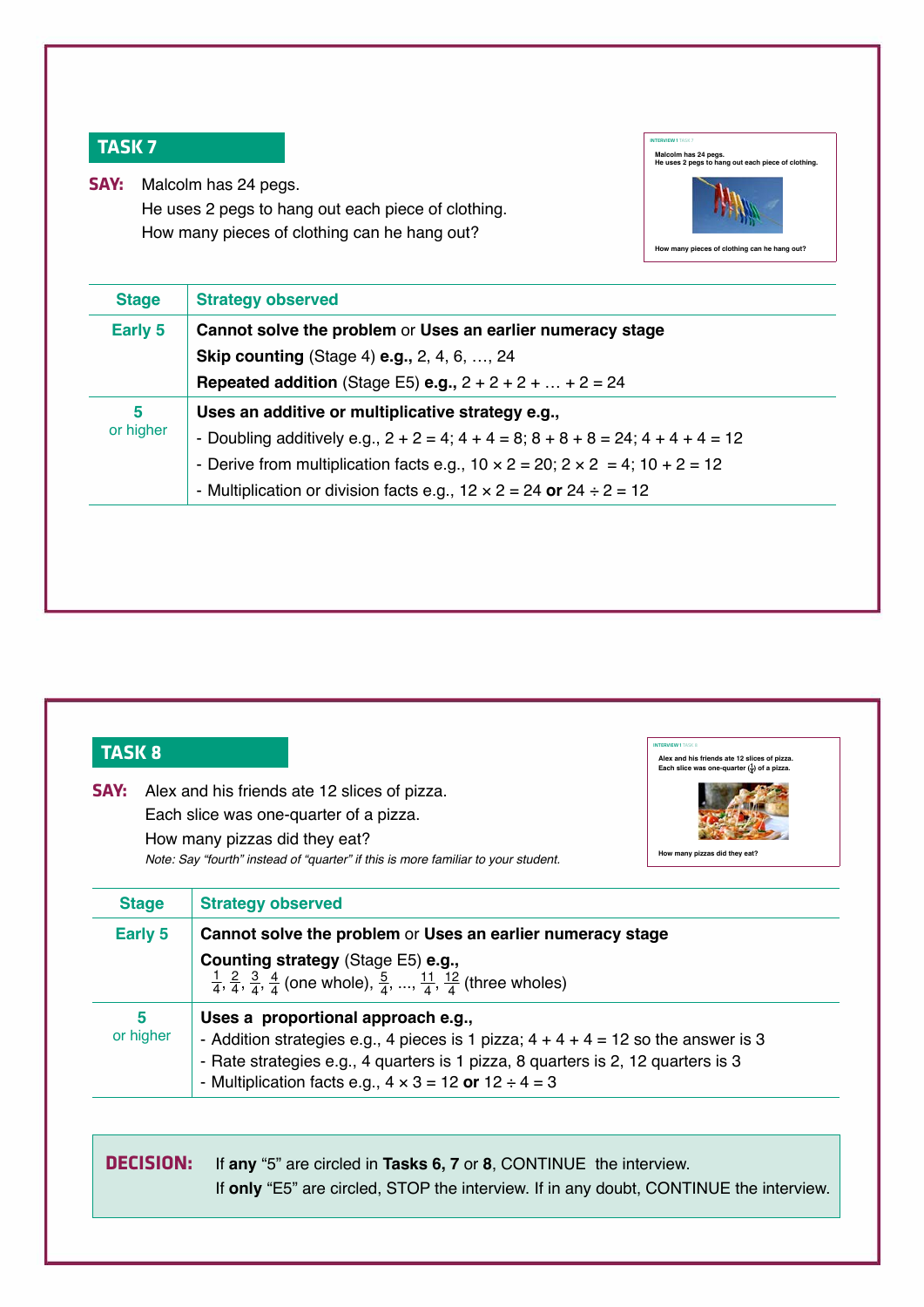#### **INTERVIEW 1 TASK 8**

**Alex and his friends ate 12 slices of pizza.** Each slice was one-quarter  $(\frac{1}{4})$  of a pizza.



**How many pizzas did they eat?**

#### INTERVIEW 1 TASK 9

**Jodie had some pens. She was given another 26 pens and she now has 86 altogether.**



**How many pens did she have in the beginning?**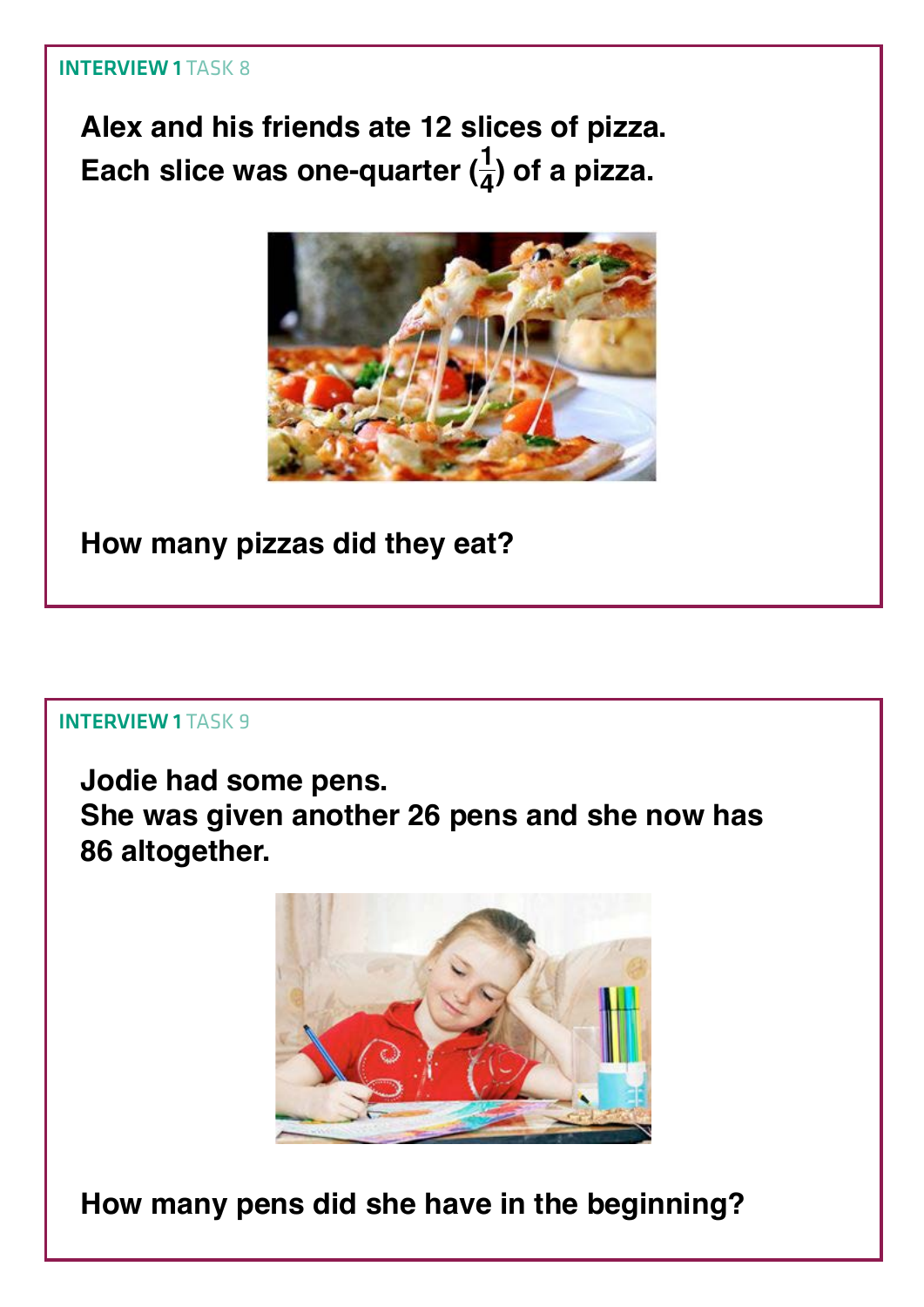**Say:** Jodie had some pens.

She was given another 26 pens and she now has 86 altogether. How many pens did she have in the beginning?



| 5                    | Cannot solve the problem or Uses an earlier numeracy stage<br><b>Skip counting in tens (Stage 4) e.g., [26] 36, 46, 56, 66, 76, 86</b><br><b>Repeat addition in tens</b> (Stage E5) <b>e.g.</b> , $26 + 10 + 10 + 10 + 10 + 10 + 10 = 86$ |
|----------------------|-------------------------------------------------------------------------------------------------------------------------------------------------------------------------------------------------------------------------------------------|
| Early 6<br>or higher | Uses a part-whole strategy e.g.,<br>- Place value partitioning e.g., $(80 - 20) + (6 - 6) = 60 + 0 = 60$<br>- Addition in parts (with reversibility) e.g., $26 + 60 = 86$ or $86 - 26 = 60$                                               |

| <b>TASK 10</b> |                                                                                                     | <b>INTERVIEW 1 TASK 10</b><br>Zac has 8 packs of drink.<br>Each pack has 6 cans. |
|----------------|-----------------------------------------------------------------------------------------------------|----------------------------------------------------------------------------------|
|                | <b>SAY:</b> Zac has 8 packs of drink.<br>Each pack has 6 cans.<br>How many cans is that altogether? | How many cans is that altogether?                                                |
| <b>Stage</b>   | <b>Strategy observed</b>                                                                            |                                                                                  |
| 5              | Cannot solve the problem or Uses an earlier numeracy stage                                          |                                                                                  |

| 5                    | Cannot solve the problem or Uses an earlier numeracy stage                                                                                                                                                                                                                                    |  |
|----------------------|-----------------------------------------------------------------------------------------------------------------------------------------------------------------------------------------------------------------------------------------------------------------------------------------------|--|
|                      | Uses an additive strategy e.g.,<br>- Skip counting (Stage 4) e.g., 6, 12, 18, 24, , 48 [or 8, 16, 24, 32, 40, 48]<br>- Repeated addition (Stage E5) e.g., $6 + 6 + 6 +  + 6$ [or $8 + 8 + 8 +  + 8$ ]<br>- Doubling additively (Stage 5) e.g., $6 + 6 = 12$ ; $12 + 12 = 24$ ; $24 + 24 = 48$ |  |
| Early 6<br>or higher | Uses a multiplicative strategy e.g.,<br>- Derives from multiplication facts e.g., $8 \times 5 = 40$ ; $40 + 8 = 48$<br>- Multiplication facts e.g., $8 \times 6 = 48$                                                                                                                         |  |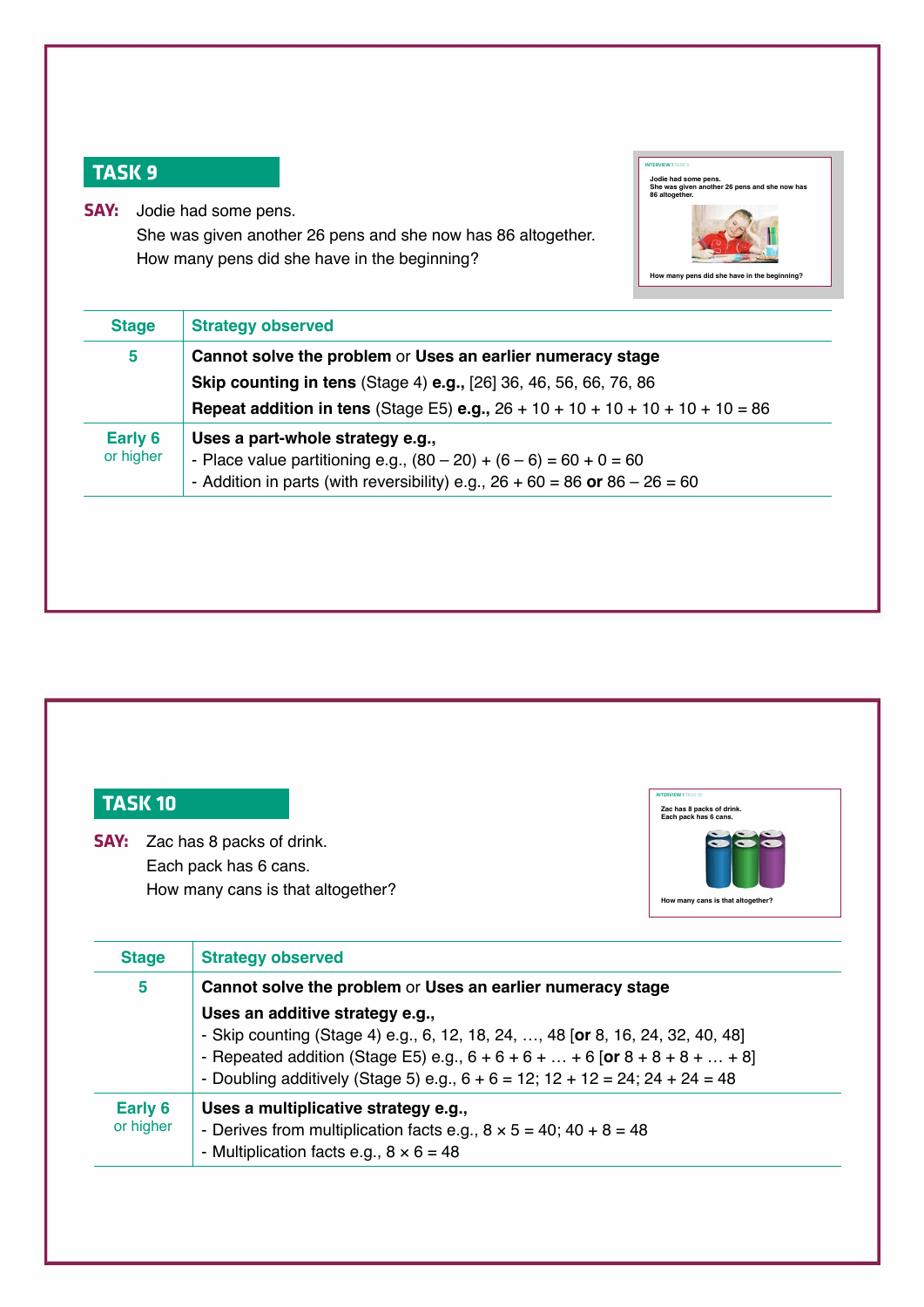## **Zac has 8 packs of drink. Each pack has 6 cans.**



**How many cans is that altogether?**

#### **INTERVIEW 1 TASK 11**

## **Ruka picks 6 boxes of raspberries in 18 minutes.**



**How long does Ruka take to pick 3 boxes?**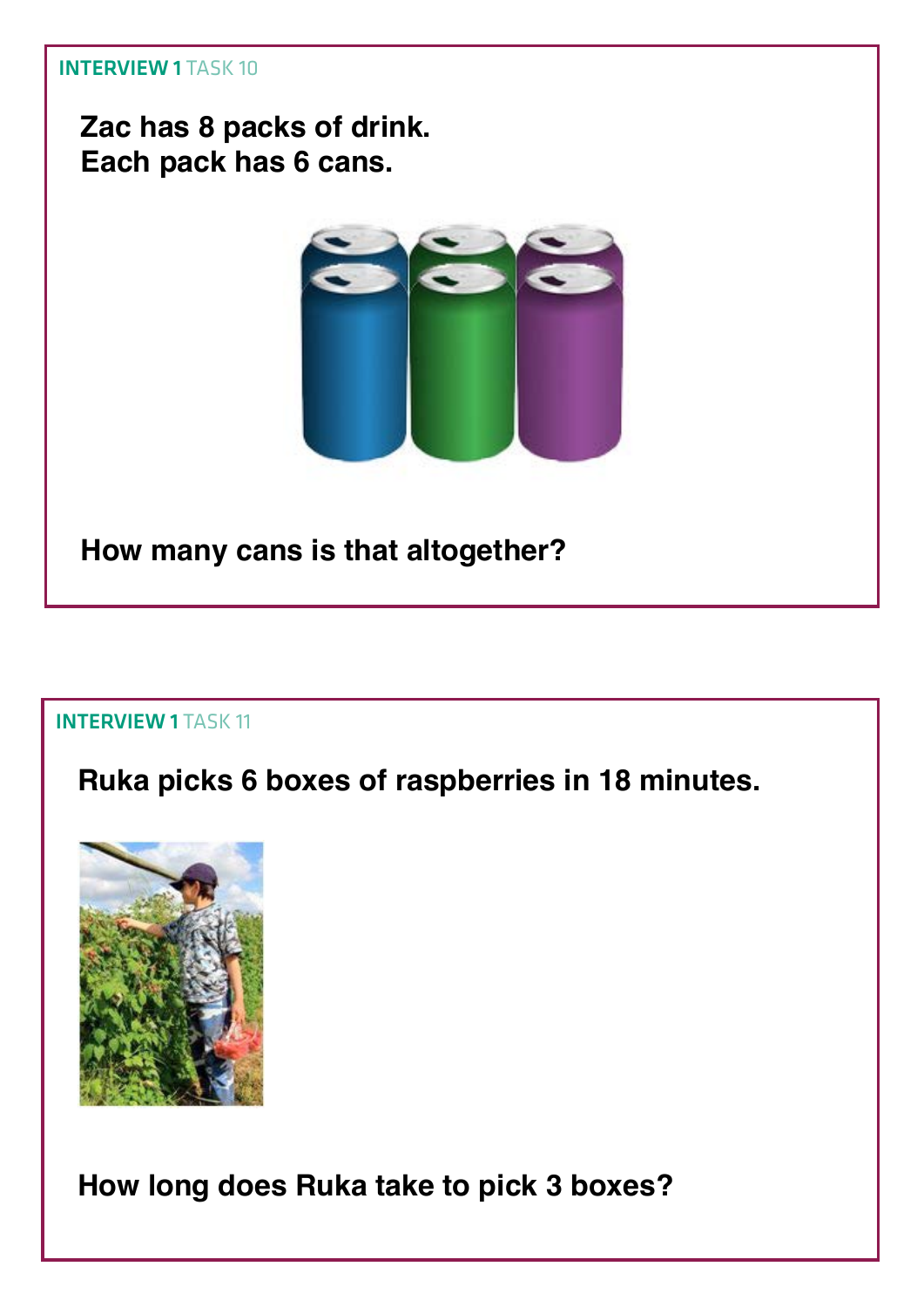**SAY:** Ruka picks 6 boxes of raspberries in 18 minutes. How long does Ruka take to pick 3 boxes?



| <b>Stage</b><br>5    | <b>Strategy observed</b><br>Cannot solve the problem or Uses an earlier numeracy stage                                                  |
|----------------------|-----------------------------------------------------------------------------------------------------------------------------------------|
|                      | Uses additive strategies only (Stage 5) e.g.,<br>$6 + 6 + 6 = 18$ so 3 minutes per box; $3 + 3 + 3 = 9$                                 |
| Early 6<br>or higher | Uses a mix of additive and multiplicative strategies e.g.,<br>$3 \times 6 = 18$ so 3 minutes per box; $3 + 3 + 3 = 9$                   |
|                      | <b>Uses multiplicative strategies e.g., </b> $3 \times 6 = 18$ so 3 minutes per box; $3 \times 3 = 9$                                   |
|                      | Proportional approach e.g.,<br>Equate fraction of boxes to fraction of time e.g., $\frac{3}{6} = \frac{1}{2}$ ; $\frac{1}{2}$ of 18 = 9 |
|                      |                                                                                                                                         |
| DECISION:            | If any "E6" are circled in Tasks 9, 10 or 11, CONTINUE the interview.                                                                   |
|                      | If only "5" are circled, STOP the interview. If in any doubt, CONTINUE the interview.                                                   |

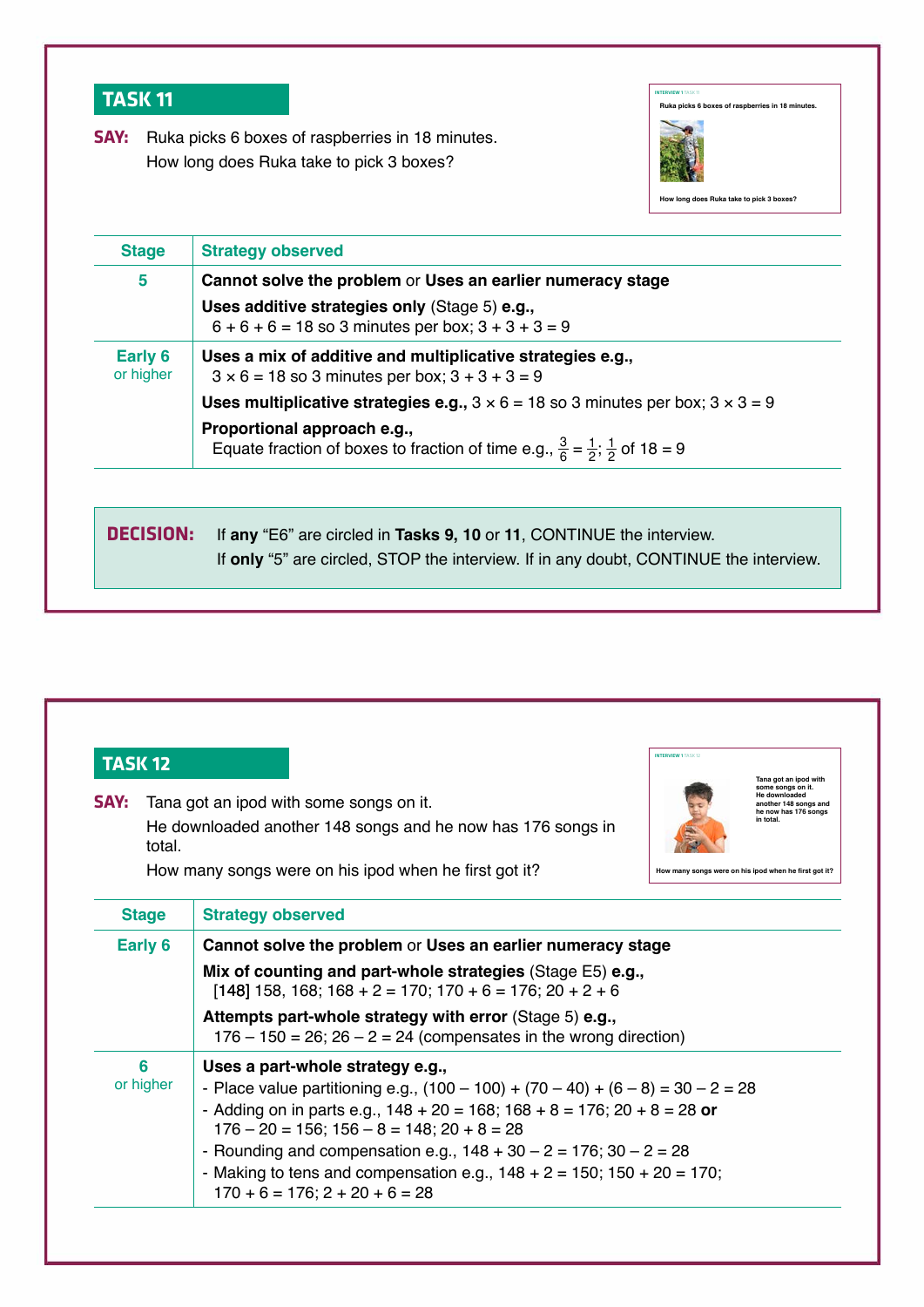

**Tana got an ipod with some songs on it. He downloaded another 148 songs and he now has 176 songs in total.**

**How many songs were on his ipod when he first got it?**

#### **INTERVIEW 1 TASK 13**

**There are 40 small squares in the chocolate block.**



**How many rows are hidden under the wrapping?**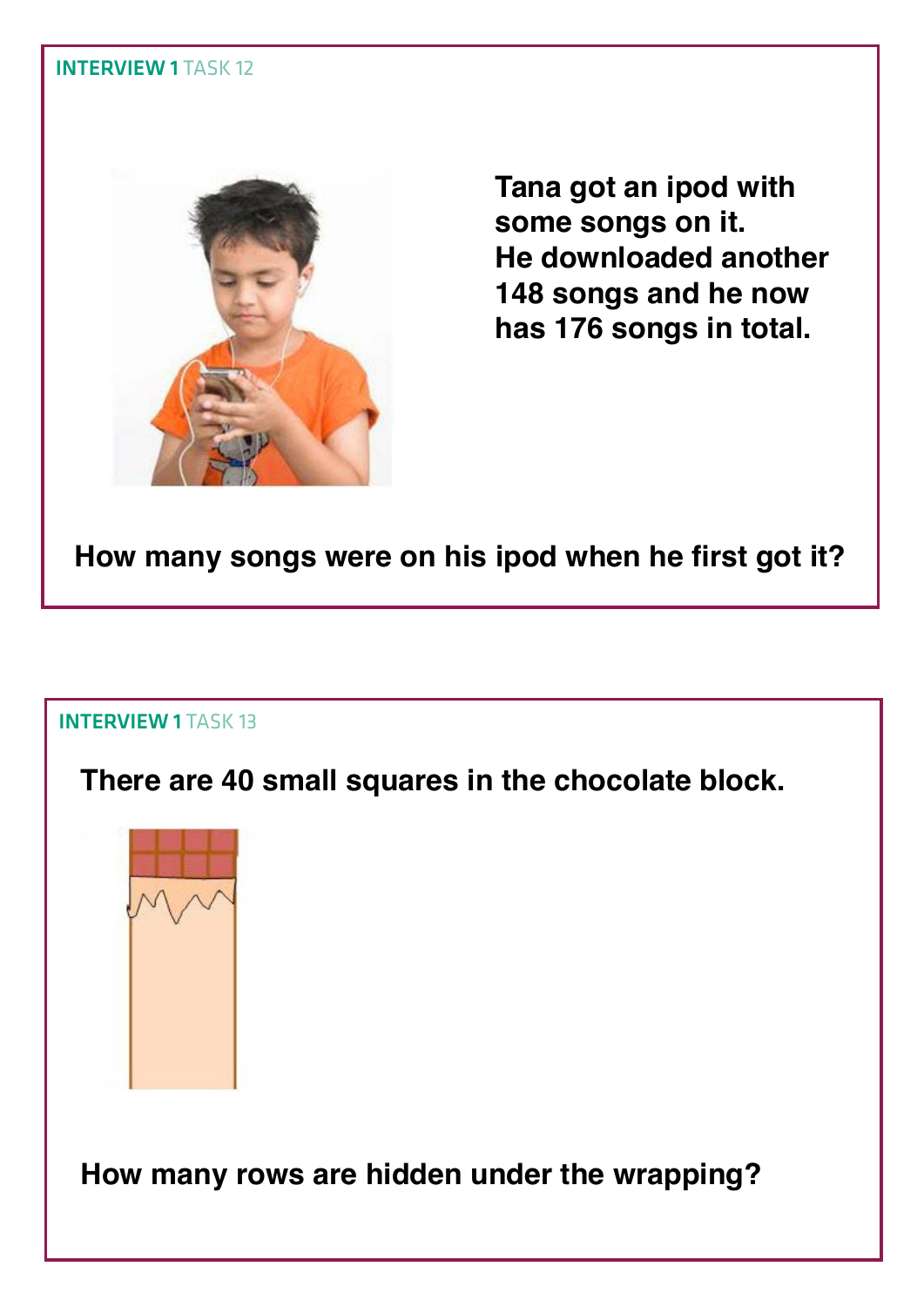INTERVIEW 1 TASK 13 **There are 40 small squares in the chocolate block. How many rows are hidden under the wrapping?**

| <b>SAY:</b> There are 40 small squares in the chocolate block.                                                  |
|-----------------------------------------------------------------------------------------------------------------|
| How many rows are hidden under the wrapping?                                                                    |
| If the student does not understand that the question is asking for<br>the number of rows, explain this to them. |

| Early 6        | Cannot solve the problem or Uses an earlier numeracy stage<br>Uses an additive strategy (Stage 5) e.g.,<br>- Doubling additively e.g., $4 + 4 = 8$ ; $8 + 8 = 16$ ; $16 + 16 = 32$ ; $4 + 4 = 8$                                                                                |
|----------------|---------------------------------------------------------------------------------------------------------------------------------------------------------------------------------------------------------------------------------------------------------------------------------|
| 6<br>or higher | Uses a multiplicative strategy e.g.,<br>- Derived from basic fact e.g., 10 $\times$ 4 = 40 so 8 $\times$ 4 = 32 so the answer is 8 or<br>$10 \times 4 = 40$ so there are $10 - 2 = 8$<br>- Multiplication facts e.g., $40 - 8 = 32$ and $32 \div 4 = 8$ (or $8 \times 4 = 32$ ) |

| SAY:           | Hanni uses 32 carrots to fill 4 bags.<br>How many carrots does he need to fill 12 bags?                                                                                                                              | How many carrots does he need to fill 12 bags? |
|----------------|----------------------------------------------------------------------------------------------------------------------------------------------------------------------------------------------------------------------|------------------------------------------------|
| <b>Stage</b>   | <b>Strategy observed</b>                                                                                                                                                                                             |                                                |
| Early 6        | Cannot solve the problem or Uses an earlier numeracy stage<br>Uses an additive strategy (Stage 5) e.g.,<br>- Doubling additively e.g., $32 + 32 = 64$ ; $64 + 32 = 96$                                               |                                                |
| 6<br>or higher | Uses a multiplicative strategy<br>- Unitising e.g., 8 carrots per bag because $4 \times 8 = 32$ ; $12 \times 8 = 96$<br>- Using ratios e.g., Three times as many bags because $3 \times 4 = 12$ ; $3 \times 32 = 96$ |                                                |
|                |                                                                                                                                                                                                                      |                                                |
| DECISION:      | If any "6" are circled in Tasks 12, 13 or 14, CONTINUE the interview.                                                                                                                                                |                                                |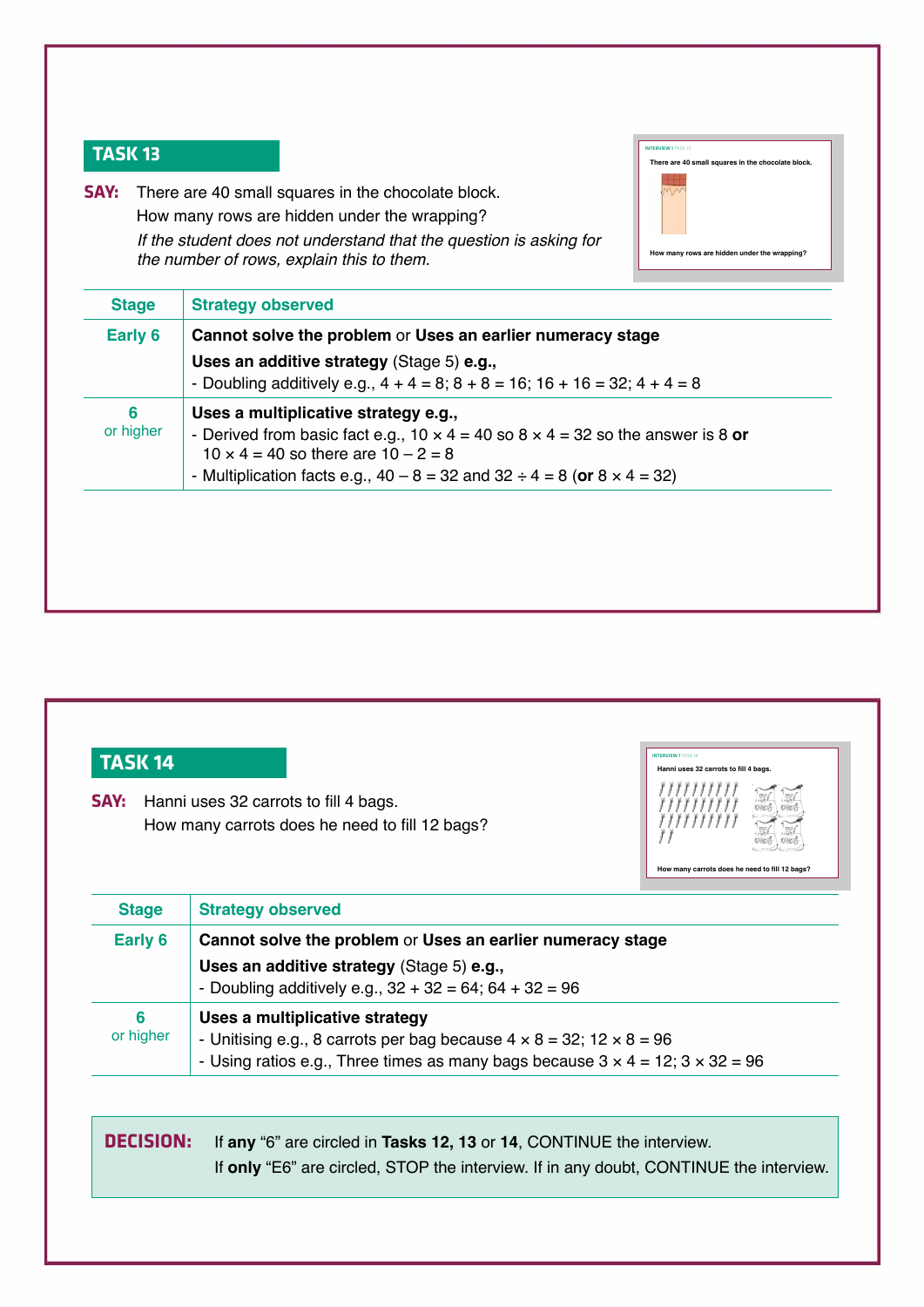## **Hanni uses 32 carrots to fill 4 bags.**





#### **INTERVIEW 1 TASK 15**

**Kathie ran 4.3 kilometres on the first day. She ran 5.15 kilometres on the second day.** 



**How far did Kathie run altogether?**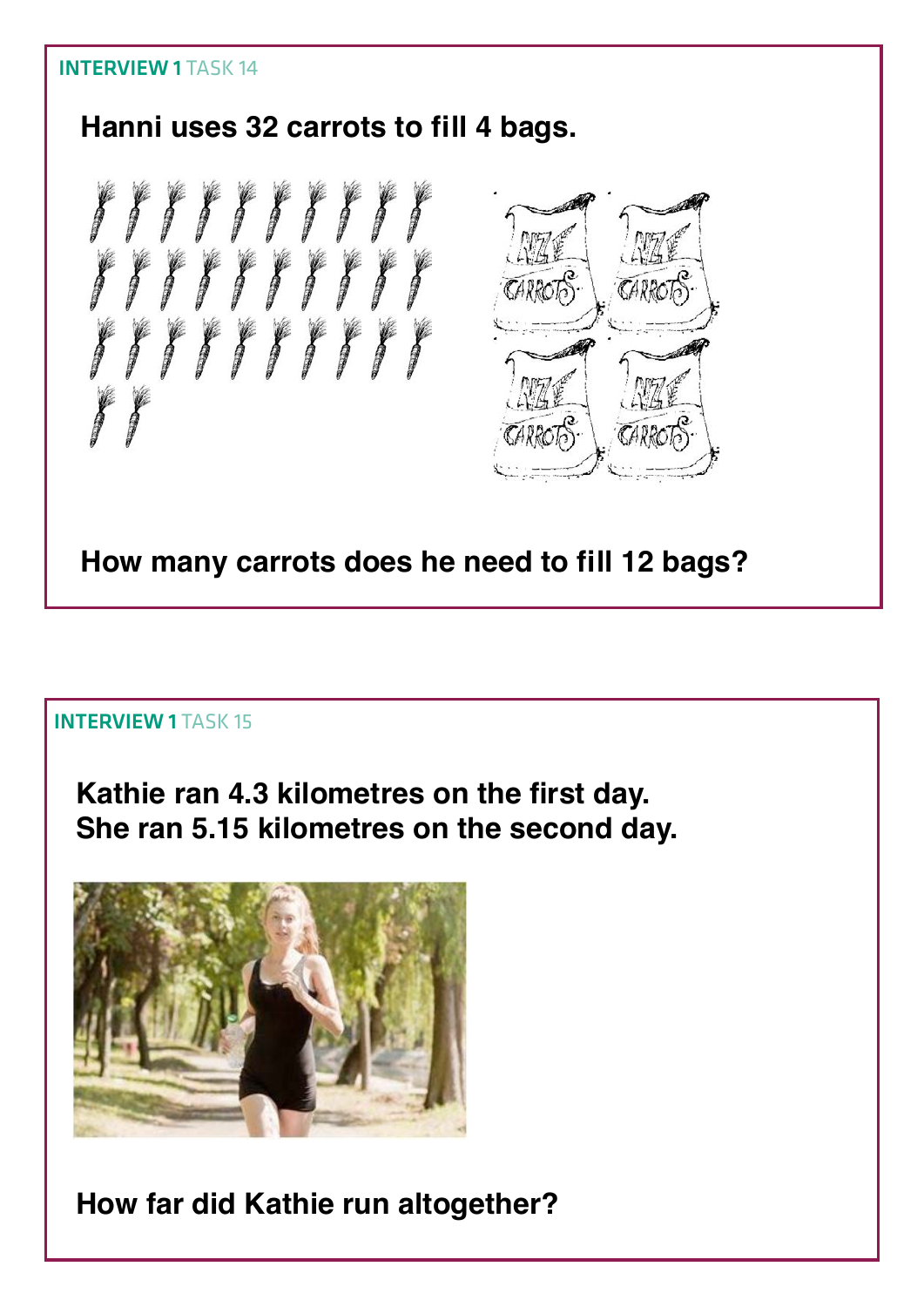**SAY:** Kathie ran 4.3 kilometres on the first day. She ran 5.15 kilometres on the second day. How far did Kathie run altogether?



| 6                    | Cannot solve the problem or Uses an earlier numeracy stage              |
|----------------------|-------------------------------------------------------------------------|
|                      | Misunderstands decimal place value (Stage 6) e.g.,                      |
|                      | - Ignores the decimal points e.g., $4.3 + 5.15 = 558$                   |
|                      | - Treats numbers after the decimal as whole numbers e.g.,               |
|                      | $4.3 + 5.15$ "=" 9.18 [often said "nine point eighteen"]                |
| Early 7<br>or higher | Uses part-whole strategies with decimal place value understanding e.g., |
|                      | - Place value partitioning e.g., $(4 + 5) + (0.3 + 0.1) + 0.05 = 9.45$  |
|                      | - Adding on in parts e.g., $4.3 + 5 = 9.3$ ; $9.3 + 0.15 = 9.45$ or     |
|                      | $9.3 + 0.1 = 9.4$ ; $9.4 + 0.05 = 9.45$                                 |



| $\mathbf{v}$ | <u>USES a multiplicative strategy e.g.,</u>                                                                   |
|--------------|---------------------------------------------------------------------------------------------------------------|
| igher        | - Partitioning e.g., $33 \times 10 = 330$ ; $33 \times 2 = 66$ ; $330 + 66 = 396$ or                          |
|              | $30 \times 10 = 300$ ; $3 \times 10 = 30$ ; $30 \times 2 = 60$ ; $3 \times 2 = 6$ ; $300 + 30 + 60 + 6 = 396$ |
|              | - Derived from basic facts e.g., $3 \times 12 = 36$ and $30 \times 12 = 360$ ; $36 + 360 = 396$               |
|              | - Triples and thirds e.g., $12 \times 33 = 4 \times 99$ ; $4 \times 100 = 400$ ; $400 - 4 = 396$              |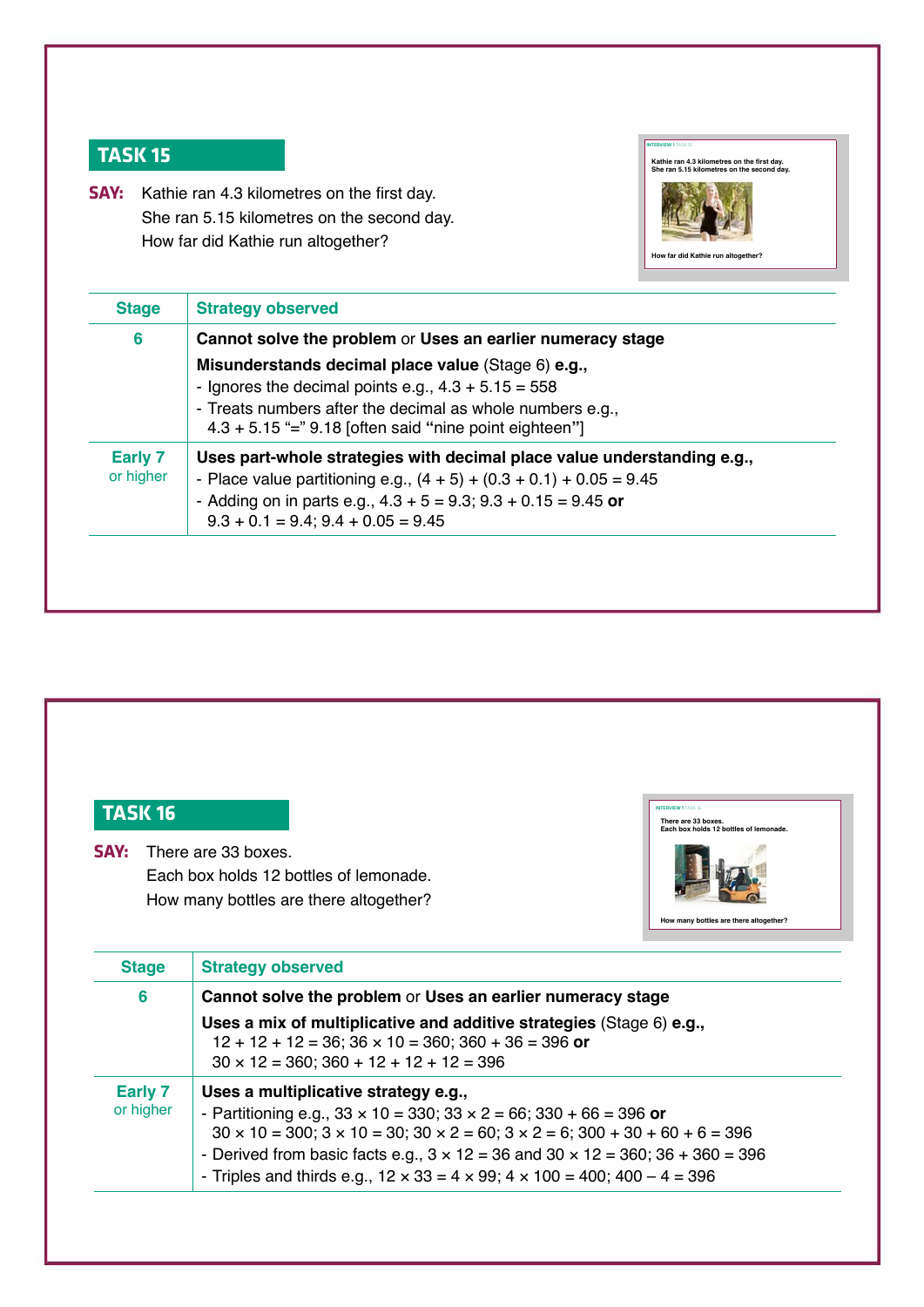**There are 33 boxes. Each box holds 12 bottles of lemonade.**



**How many bottles are there altogether?**

#### INTERVIEW 1 TASK 17

**There are 20 children who go to a country school.**  Three-fifths  $(\frac{3}{5})$  of them travel to school by bus.



**How many children is that?**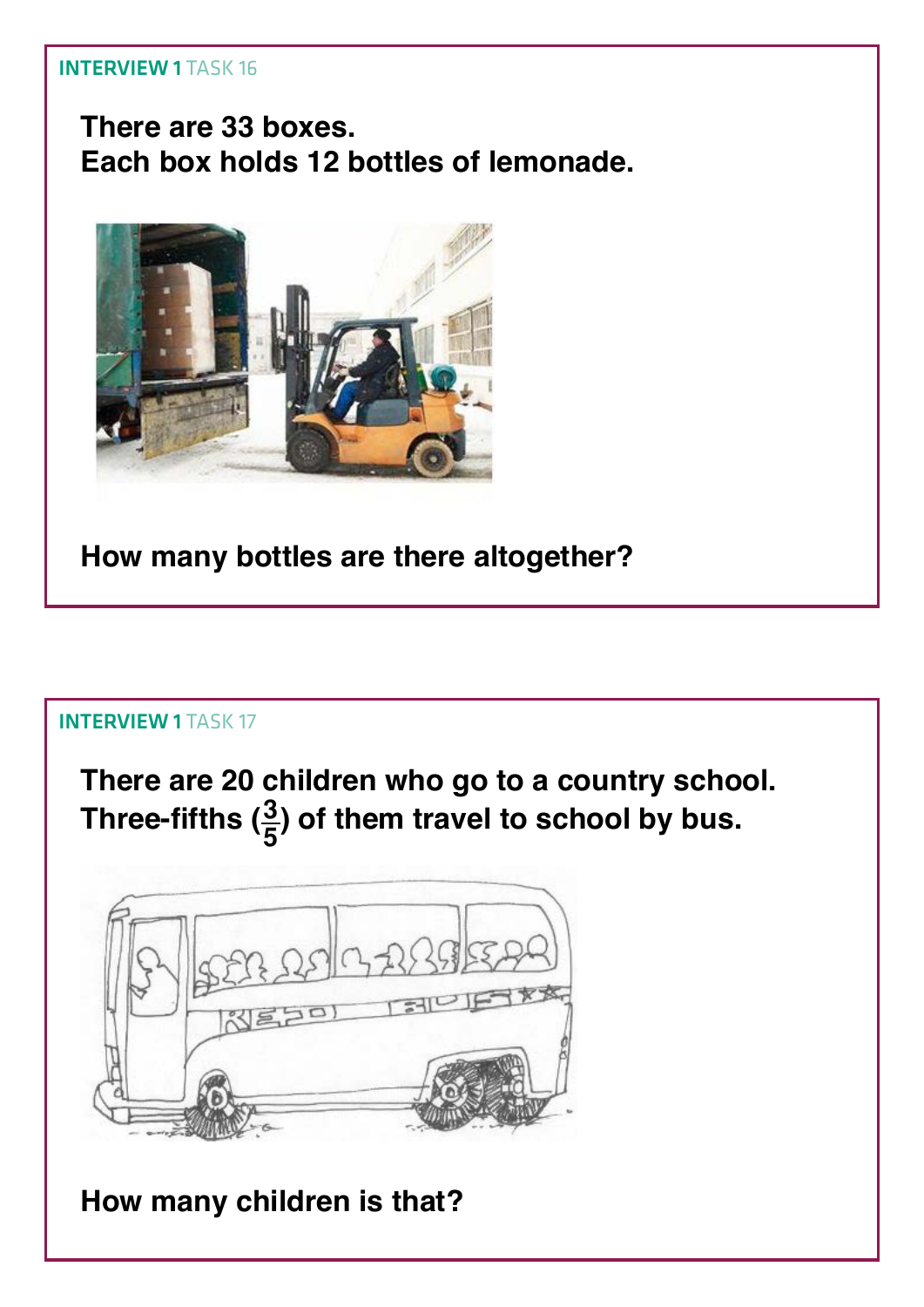**SAY:** There are 20 children who go to a country school. Three-fifths of them travel to school by bus. How many children is that?

| <b>Stage</b>         | <b>Strategy observed</b>                                                                                                                                                                                    |
|----------------------|-------------------------------------------------------------------------------------------------------------------------------------------------------------------------------------------------------------|
| 6                    | Cannot solve the problem or Uses an earlier numeracy stage<br>Uses additive strategies (Stage 5) e.g.,<br>$\frac{1}{5}$ of 20 is 4 because 4 + 4 + 4 + 4 + 4 = 20; $\frac{3}{5}$ of 20 = 4 + 4 + 4 = 12     |
| Early 7<br>or higher | Uses multiplicative strategies e.g.,<br>$\frac{1}{5}$ of 20 is 4 because 5 x 4 = 20 or 20 ÷ 5 = 4<br><b>then</b> multiplies (or adds) to get $\frac{3}{5}$ , i.e., $3 \times 4 = 12$ [or $4 + 4 + 4 = 12$ ] |
| DECISION:            | If any "E7" are circled in Tasks 15, 16 or 17, CONTINUE the interview.                                                                                                                                      |

IntervIew 1 TASk 17

**How many children is that?**

**5 3 There are 20 children who go to a country school. Three-fifths ( ) of them travel to school by bus.**

pen og 32000000

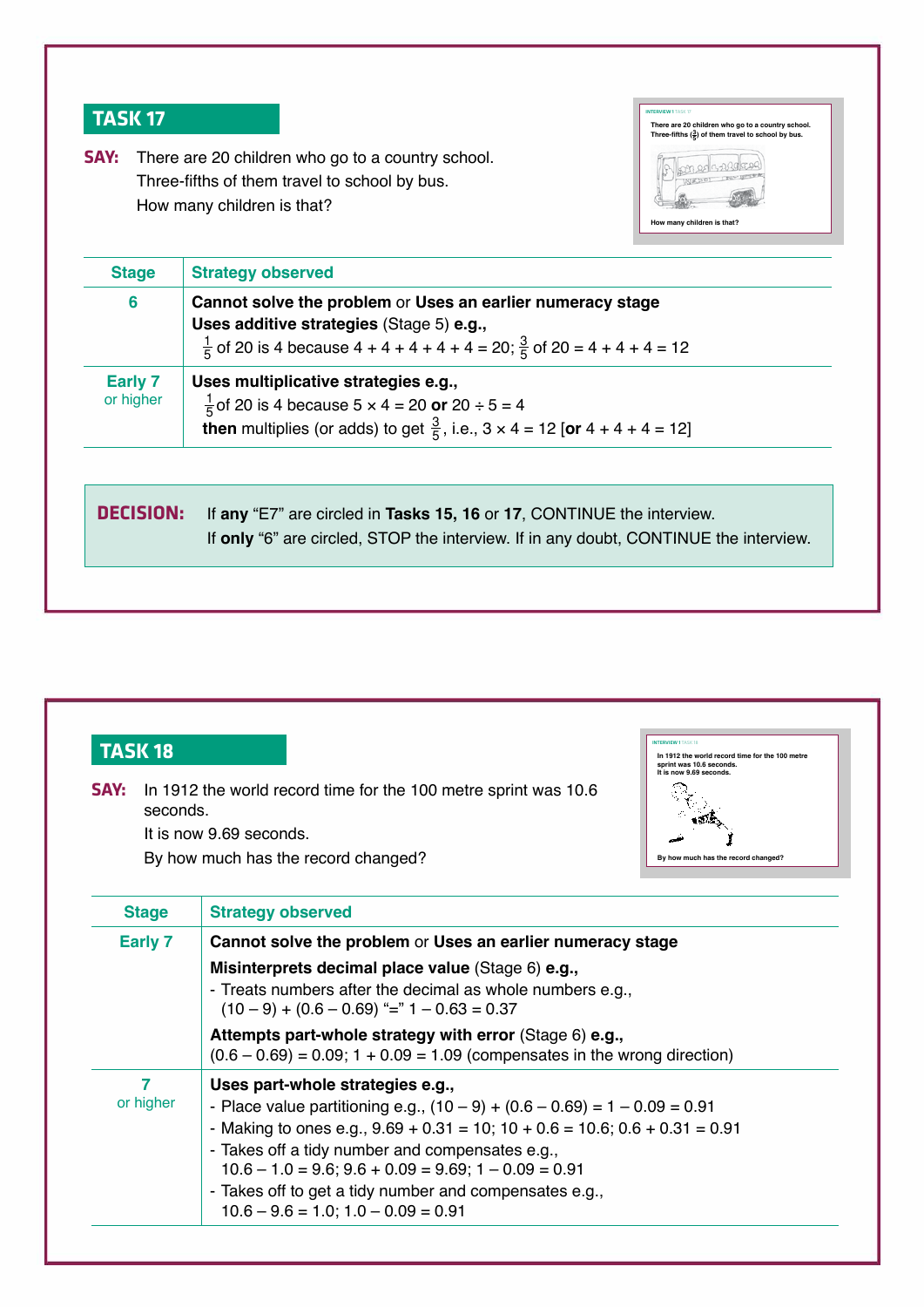**In 1912 the world record time for the 100 metre sprint was 10.6 seconds. It is now 9.69 seconds.** 



**By how much has the record changed?**

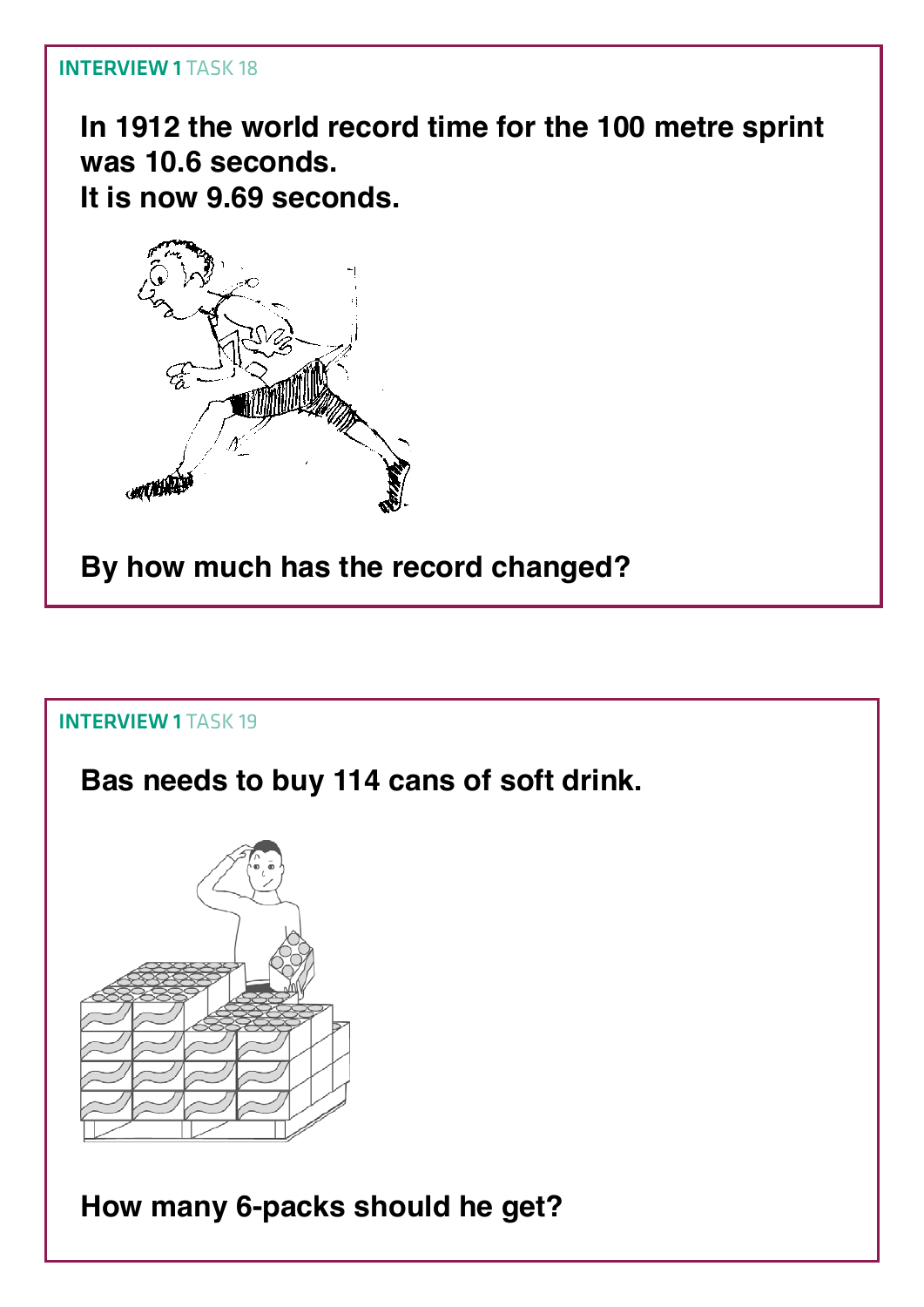**SAY:** Bas needs to buy 114 cans of soft drink. How many 6-packs should he get?

| Bas needs to buy 114 cans of soft drink. |  |
|------------------------------------------|--|
|                                          |  |
| How many 6-packs should he get?          |  |

| Early 7        | Cannot solve the problem or Uses an earlier numeracy stage<br>Uses a mix of multiplicative and additive strategies (Stage 6) e.g.,<br>$6 \times 10 = 60$ ; $60 + 60 = 120$ ; $120 - 6 = 114$ ; $10 + 10 - 1 = 19$                                                                                                                                                          |
|----------------|----------------------------------------------------------------------------------------------------------------------------------------------------------------------------------------------------------------------------------------------------------------------------------------------------------------------------------------------------------------------------|
| 7<br>or higher | Uses a multiplicative strategy e.g.,<br>- Basic facts with adjustment e.g.,<br>$10 \times 6 = 60$ ; $20 \times 6 = 120$ ; $120 - 6 = 114$ ; $10 + 10 - 1 = 19$<br>- Halving then basic facts with adjustment e.g.,<br>$114 \div 6 = 57 \div 3$ ; $60 \div 3 = 20$ ; $20 - 1 = 19$<br>- Nice (compatible) numbers e.g., $120 \div 6 = 20$ ; $120 - 6 = 114$ ; $20 - 1 = 19$ |

| <b>TASK 20</b><br>SAY: | Three boys share two pizzas equally.<br>Eight girls share six pizzas equally.<br>Who gets more pizza, one of the boys or one of the girls?                                                                                                                                                                                                                                                                                                                                                                                                                                                                                                                                                                                                                                | Three boys share two pizzas equally.<br>Eight girls share six pizzas equally.<br>Who gets more pizza, one of the boys or one<br>of the girls? |
|------------------------|---------------------------------------------------------------------------------------------------------------------------------------------------------------------------------------------------------------------------------------------------------------------------------------------------------------------------------------------------------------------------------------------------------------------------------------------------------------------------------------------------------------------------------------------------------------------------------------------------------------------------------------------------------------------------------------------------------------------------------------------------------------------------|-----------------------------------------------------------------------------------------------------------------------------------------------|
| <b>Stage</b>           | <b>Strategy observed</b>                                                                                                                                                                                                                                                                                                                                                                                                                                                                                                                                                                                                                                                                                                                                                  |                                                                                                                                               |
| <b>Early 7</b>         | Cannot solve the problem or Uses an earlier numeracy stage                                                                                                                                                                                                                                                                                                                                                                                                                                                                                                                                                                                                                                                                                                                |                                                                                                                                               |
| 7<br>or higher         | Uses proportional approach e.g.,<br>- Uses equivalent fractions to get unit rate<br>e.g., $2 \div 3 = \frac{2}{3} = \frac{8}{12}$ of a pizza and<br>$6 \div 8 = \frac{6}{8} = \frac{3}{4} = \frac{9}{12}$ of a pizza, $\frac{9}{12} > \frac{8}{12}$ so girls get more each.<br>- Uses equivalent ratios e.g., $2:3 = 6:9$ so 9 boys would share 6 pizza and they get a<br>lesser share than 8 girls sharing 6 pizza.<br>- Rate argument e.g., 3 times as much pizza for the girls but fewer than 3 times as<br>many girls.<br>Partial solution e.g.,<br>$2 \div 3 = \frac{2}{3}$ of a pizza, 6 ÷ 8 = $\frac{6}{8} = \frac{3}{4}$ of a pizza, and $\frac{3}{4} > \frac{2}{3}$<br>[Ask: How do you know $\frac{3}{4} > \frac{2}{3}$ ? Rate as "7" if they can explain why.] |                                                                                                                                               |
| <b>DECISION:</b>       | If any "7" are circled in Tasks 18, 19 or 20, CONTINUE the interview.                                                                                                                                                                                                                                                                                                                                                                                                                                                                                                                                                                                                                                                                                                     |                                                                                                                                               |
|                        | If only "E7" are circled, STOP the interview If in any doubt, CONTINUE the interview.                                                                                                                                                                                                                                                                                                                                                                                                                                                                                                                                                                                                                                                                                     |                                                                                                                                               |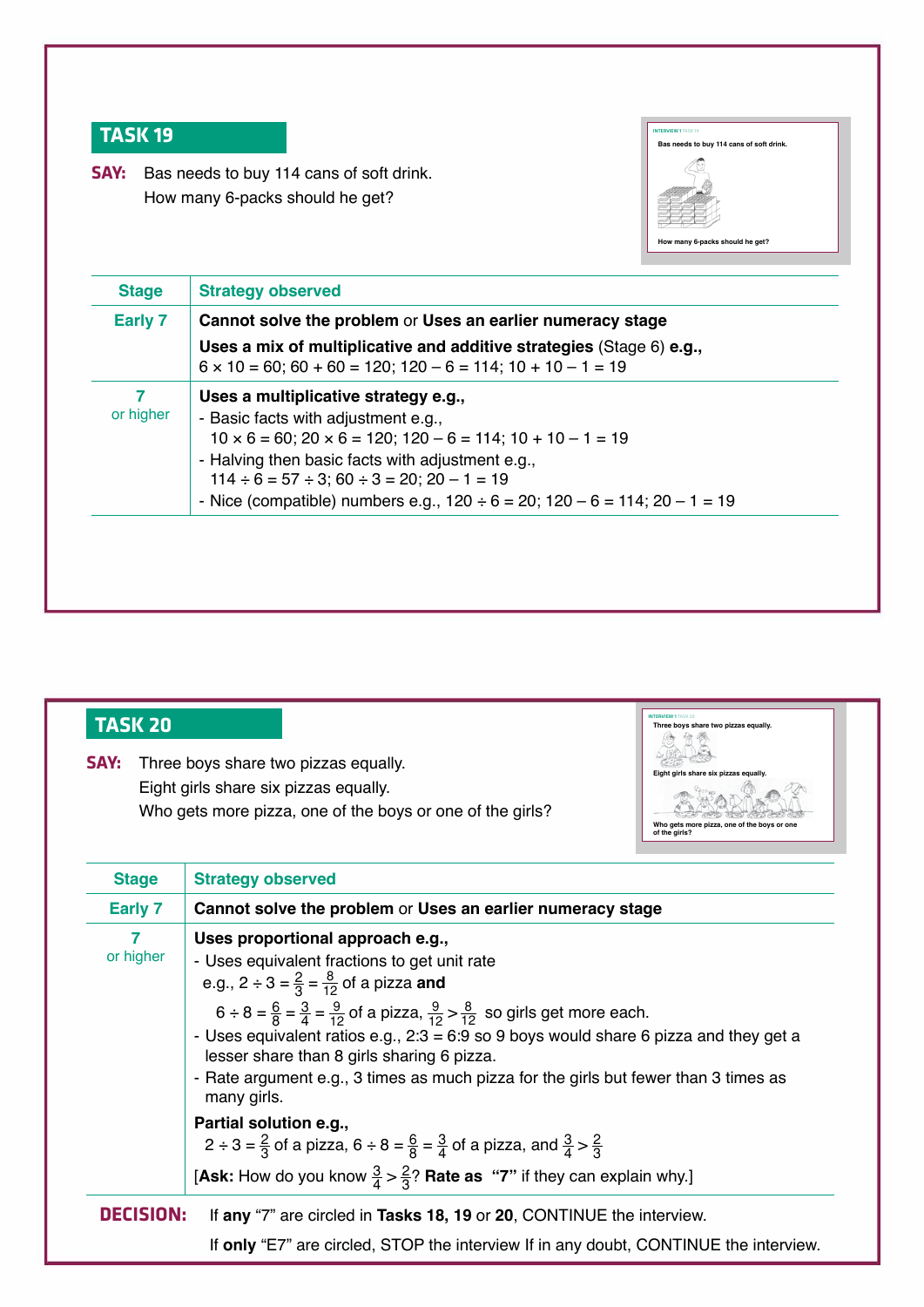

#### **INTERVIEW 1 TASK 21**

**The hairdresser has 4.5 litres of dye left. Each tint uses 0.375 litres of dye.**



**How many tints can the hairdresser do?**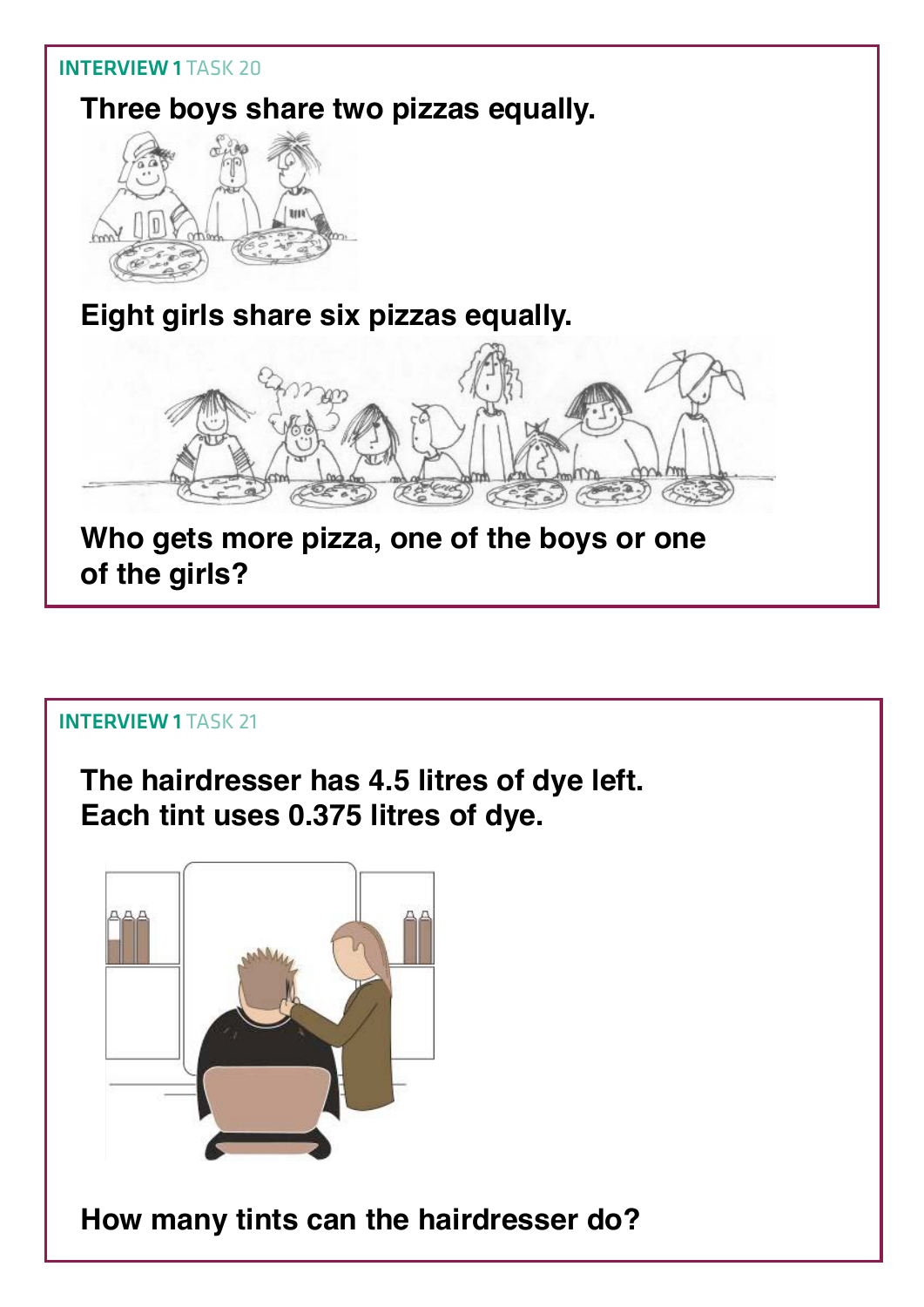**SAY:** The hairdresser has 4.5 litres of dye left. Each tint uses 0.375 litres of dye. How many tints can the hairdresser do?



| <b>Stage</b>         | <b>Strategy observed</b>                                                                                                                                                                                                                                                                                                                                                                                                                                                                                                                                  |  |
|----------------------|-----------------------------------------------------------------------------------------------------------------------------------------------------------------------------------------------------------------------------------------------------------------------------------------------------------------------------------------------------------------------------------------------------------------------------------------------------------------------------------------------------------------------------------------------------------|--|
| 7                    | Cannot solve the problem or Uses an earlier numeracy stage                                                                                                                                                                                                                                                                                                                                                                                                                                                                                                |  |
| Early 8<br>or higher | Uses multiplicative strategies e.g.,<br>- Successive doubling e.g., $2 \times 0.375 = 0.75$ ; $2 \times 0.75 = 1.5$ ; $3 \times 1.5 = 4.5$ ; $2 \times 2 \times 3 = 12$<br>- Multiplication facts and compensation e.g.,<br>$3.750 \div 0.375 = 10$ ; $4.5 - 3.750 = 0.750$ ; $0.750 \div 0.375 = 2$ ; $10 + 2 = 12$ or<br>$10 \times 0.375 = 3.75$ ; $2 \times 0.375 = 0.75$ ; $10 + 2 = 12$<br>Turns decimals into fractions e.g., 0.375 = $\frac{3}{8}$ ; 4.5 = $4\frac{1}{2}$ ; $4\frac{1}{2}$ = $\frac{36}{8}$ ; $\frac{36}{8}$ ÷ $\frac{3}{8}$ = 12 |  |
|                      |                                                                                                                                                                                                                                                                                                                                                                                                                                                                                                                                                           |  |

| SAY:                        | Jacinda gets 32 of her 40 shots in.<br>What percentage of her shots does she get in?<br>What percentage of her shots does she get in?                           |  |
|-----------------------------|-----------------------------------------------------------------------------------------------------------------------------------------------------------------|--|
| <b>Stage</b>                | <b>Strategy observed</b>                                                                                                                                        |  |
| 7                           | Cannot solve the problem or Uses an earlier numeracy stage                                                                                                      |  |
|                             | <b>Estimation strategies (Stage 7) e.g.,</b><br>Half of 40 is 20 (that's 50%) and 30 shots is three-quarters (that's 75%) so it is more<br>than three-quarters. |  |
| <b>Early 8</b><br>or higher | Uses multiplicative strategies e.g.,                                                                                                                            |  |
|                             | $2\frac{1}{2}$ × 40 is 100; $2\frac{1}{2}$ × 32 is 80; 80 out of 100 = 80%                                                                                      |  |
|                             | <b>Uses equivalent fractions e.g.,</b> $\frac{32}{40} = \frac{8}{10} = \frac{80}{100} = 80\%$                                                                   |  |

## **Stop the interview**